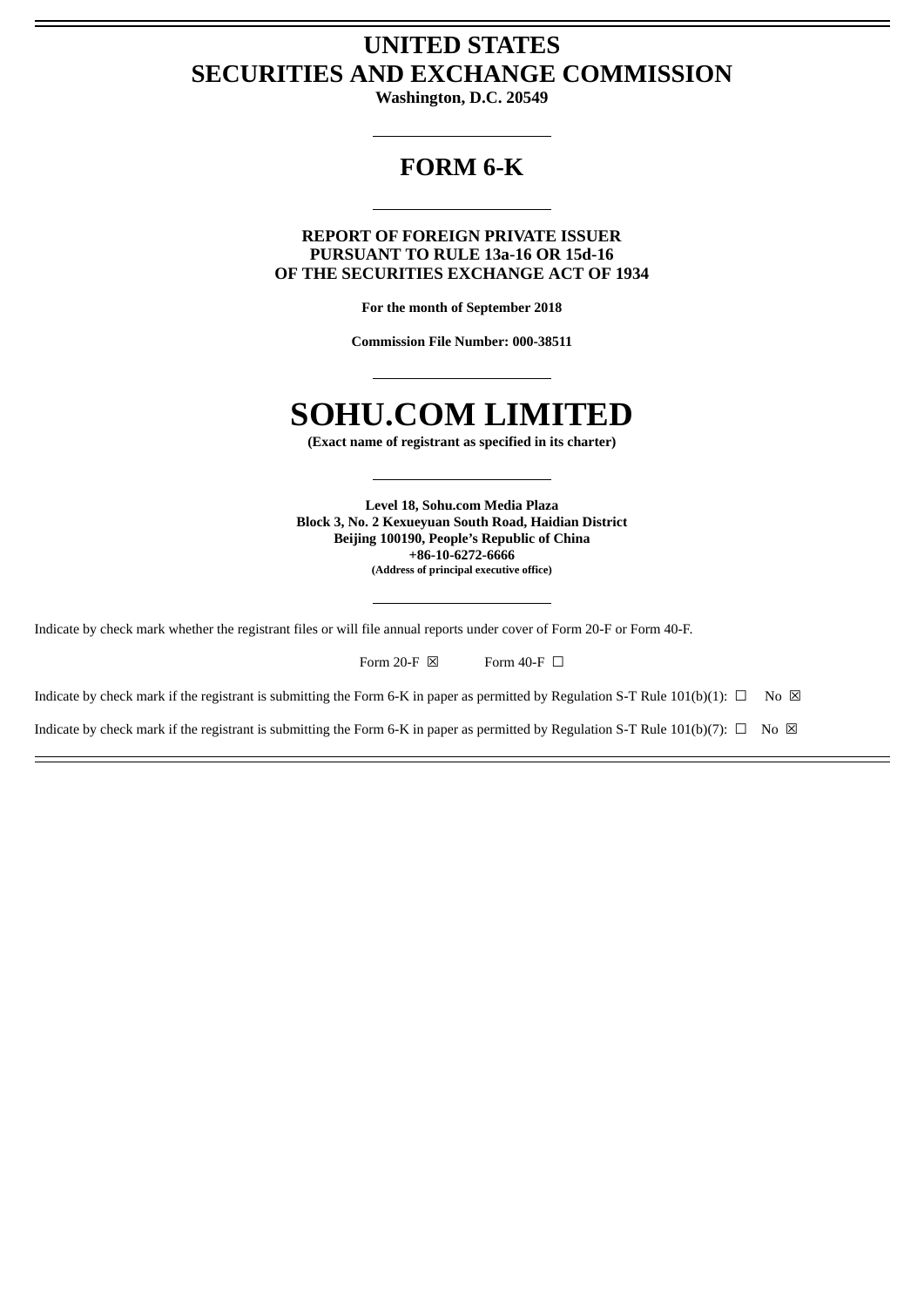On September 6, 2018, the registrant held its annual general meeting of shareholders (the "2018 Annual Meeting") in Beijing, China. The following proposals were submitted to the shareholders at the 2018 Annual Meeting:

- 1. Election of three nominees as Class I Directors (as such term is defined in the registrant's articles of association), each to serve until the second succeeding annual general meeting of shareholders and until his successor is duly elected or appointed, or his earlier resignation or removal; and
- 2. Ratification of the appointment of PricewaterhouseCoopers Zhong Tian LLP as the registrant's independent auditors for the fiscal year ending December 31, 2018.

Information regarding the foregoing proposals is incorporated by reference herein from the registrant's Report of Foreign Private Issuer on Form 6-K furnished to the Securities and Exchange Commission on July 30, 2018.

**Proposal 1.** The numbers of votes cast for and withheld from the three persons nominated for election as Class I Directors are as follows:

| <b>Nominees</b>   | For        | Withheld  |
|-------------------|------------|-----------|
| Dr. Charles Zhang | 22.167.672 | 4.287.705 |
| Dr. Zhonghan Deng | 20.351.322 | 6.104.055 |
| Mr. Dave De Yang  | 23.160.004 | 3,295,373 |

Dr. Charles Zhang, Dr. Zhonghan Deng, and Mr. Dave De Yang were all elected as Class I Directors.

**Proposal 2.** The numbers of votes cast for and against ratification of the appointment of PricewaterhouseCoopers Zhong Tian LLP as the registrant's independent auditors, and the number of abstentions, are as follows:

| For        | Against | Abstentions |
|------------|---------|-------------|
| 26,305,070 | 143.356 | 6.951       |

The appointment of PricewaterhouseCoopers Zhong Tian LLP as the registrant's independent auditors was ratified.